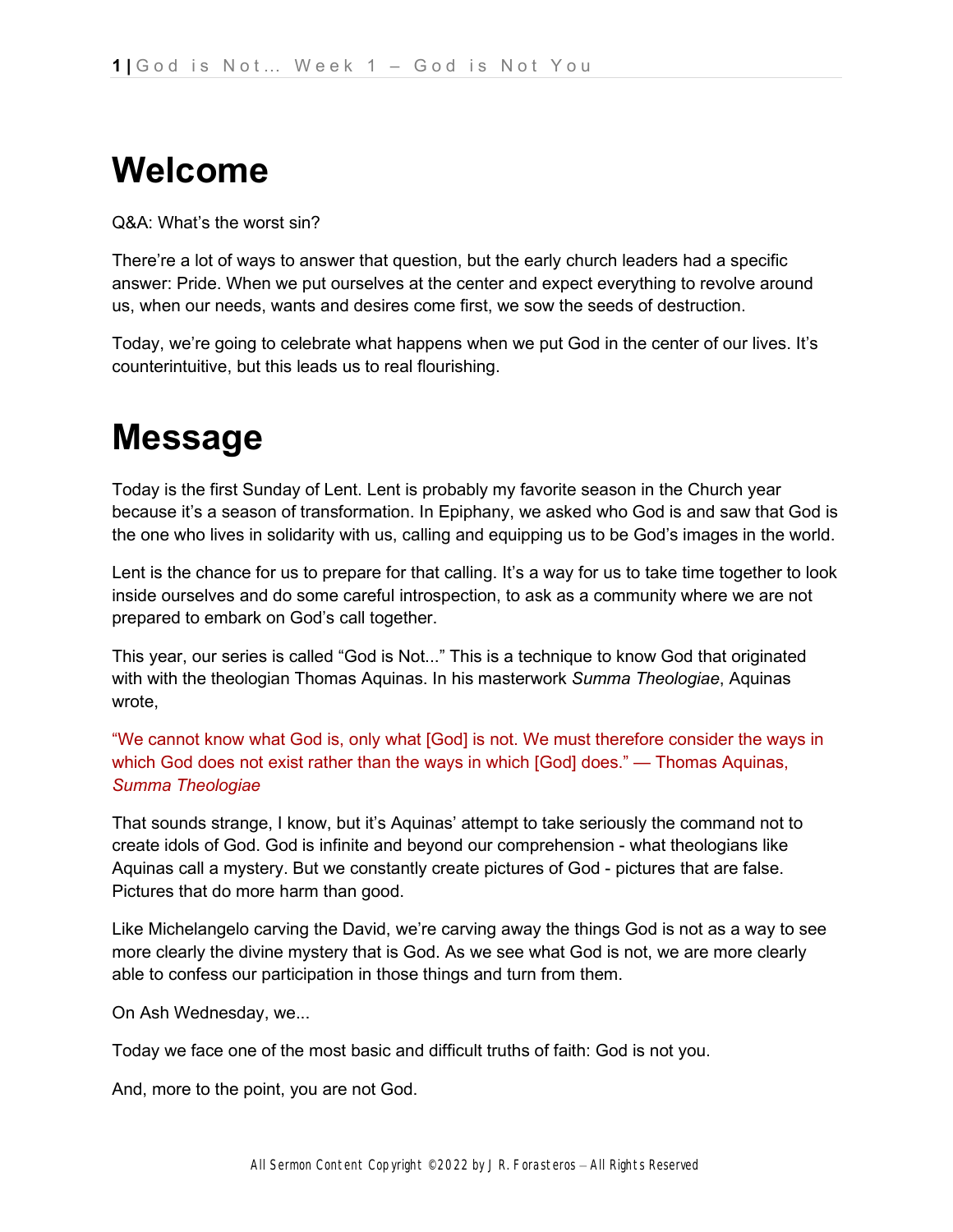There's a level where this is a no-duh statement for most of us. We're not the all-powerful creator of the universe.

### Turn with us to Genesis 2

But I want t[o](https://ref.ly/logosref/bible$2Bnlt.1.2) take you into [Genesis 2.](https://ref.ly/logosref/bible$2Bnlt.1.2) Because this story gives us a very different perspective on what it means to 'play god'.

Genesis two is the second creation story in the Bible. The first is the poem that sees God create the world in seven days, imagining creation as a cosmic temple. This story is a lot more earthy (pun intended). This story imagines God as a potter, shaping humanity out of dirt. This is one of my favorite passages in the whole Bible so I'm going to work hard not to get into the weeds with you.

The purpose of creation stories is to help us understand who we are. What is a human in relation to God? To other humans? To the world in which we live? [Genesis 2](https://ref.ly/logosref/bible$2Bnlt.1.2) answers those questions, and today I want to attend specifically to our relationship with God:

Then the Lord God formed the man from the dust of the ground. He breathed the breath of life into the man's nostrils, and the man became a living person. -- Genesis 2:7–9 (NLT)

Then the Lord God planted a garden in Eden in the east, and there he placed the man he had made. The Lord God made all sorts of trees grow up from the ground—trees that were beautiful and that produced delicious fruit. In the middle of the garden he placed the tree of life and the tree of the knowledge of good and evil.

I hope you heard the echoes of our last series there. God scoops some dirt together and makes a human, and breaths God's own spirit (breath) into us. From the beginning, we're a fusion of earth and heaven, of flesh and spirit. God places us in a garden with two trees - one that grants immortality and one that grants autonomy. And God has a specific vision for us, a tree God *created us to choose*:

The Lord God placed the man in the Garden of Eden to tend and watch over it. But the Lord God warned him, "You may freely eat the fruit of every tree in the garden—except the tree of the knowledge of good and evil. If you eat its fruit, you are sure to die." -- Genesis 2:15–17(NLT)

Hear that? God created us to live forever. God *wants* us to live forever, in relationship with God. In God's world, on God's terms. God - the one who made us - knows what path leads to life.

After God places the human in Eden, God sees we are alone, so God pulls us in two. (If you know this story, you're probably thinking, 'Wait, wasn't there a rib involved?' Well, no. The Hebrew word actually means 'side' - it was the King James that translated the word as 'rib' and the translation stuck. The image is actually of God pulling the human into two, making two from one.) So by the time we get to this next bit, we have two humans, living in God's garden. Two partners, allies, created to live in God's world on God's terms.

Our calling is to 'tend and keep' - to cultivate and care for God's world, in partnership with God. Then that pesky snake shows up: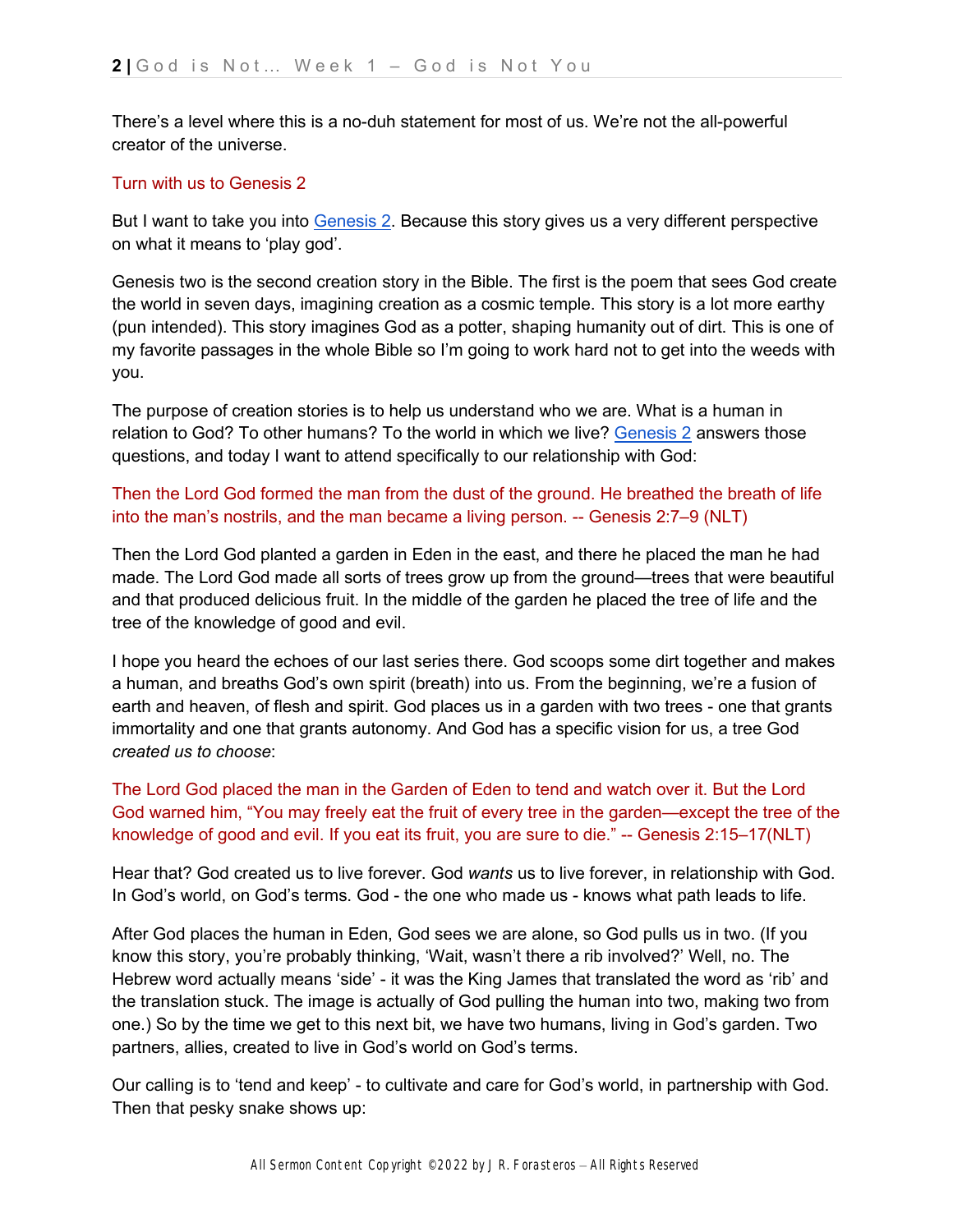The serpent was the shrewdest of all the wild animals the Lord God had made. One day he asked the woman, "Did God really say you must not eat the fruit from any of the trees in the garden?"

"Of course we may eat fruit from the trees in the garden," the woman replied. "It's only the fruit from the tree in the middle of the garden that we are not allowed to eat. God said, 'You must not eat it or even touch it; if you do, you will die.' "

"You won't die!" the serpent replied to the woman. "God knows that your eyes will be opened as soon as you eat it, and you will be like God, knowing both good and evil."

The woman was convinced. She saw that the tree was beautiful and its fruit looked delicious, and she wanted the wisdom it would give her. So she took some of the fruit and ate it. Then she gave some to her husband, who was with her, and he ate it, too. At that moment their eyes were opened, and they suddenly felt shame at their nakedness. So they sewed fig leaves together to cover themselves. -- Genesis 3:1–7 (NLT)

Again, so much happens in this exchange, but the heart of it all is that the woman wants to be like God - 'knowing good and evil', which is the Hebrew way of saying, 'Calling the shots.' Deciding what's good and bad.

The woman doesn't see that she has another path to godlikeness - eternal life. God put a choice before us - eternal life or autonomy. Both are 'like God'. But only one brings true flourishing eternal life. Choosing to live with God in God's world on God's terms, trusting that the one who created us knows the path to flourishing.

Instead, the man and woman decide to be their own gods, and immediately consequence sets in: whereas before they were fully present to each other and unashamed, now they feel separation. Shame. Already, the weight of sin has begun to erode the beautiful world God created.

#### MUSIC BREAK?

It's not hard to look around today and see how far we've taken this original sin. Nothing is more sacred in our culture than the individual. Individual freedoms have become an idol upon which we'll sacrifice our neighbors, our families, our children. No price is too high so long as our individual freedoms (which to be clear means 'the ability to do whatever I want') remain intact.

Bu[t](https://ref.ly/logosref/bible$2Bnlt.1.2) [Genesis 2](https://ref.ly/logosref/bible$2Bnlt.1.2) warned us this is the path of sin, of destruction and death. It's hard to imagine anything that could have illustrated this more clearly than the last two years of pandemic, with our national death toll approaching one million citizens. (Flu deaths over a high two-year period, 2017-19, totaled 90,000).

Our commitment to individualism is literally killing us.

In the preface to the newly released third edition of her autobiography, professor and civil rights leader Angela Davis opens by lamenting that, "Today, as we witness the perilous repercussions of neoliberal individualism, I am more convinced than ever that we need to engage in relentless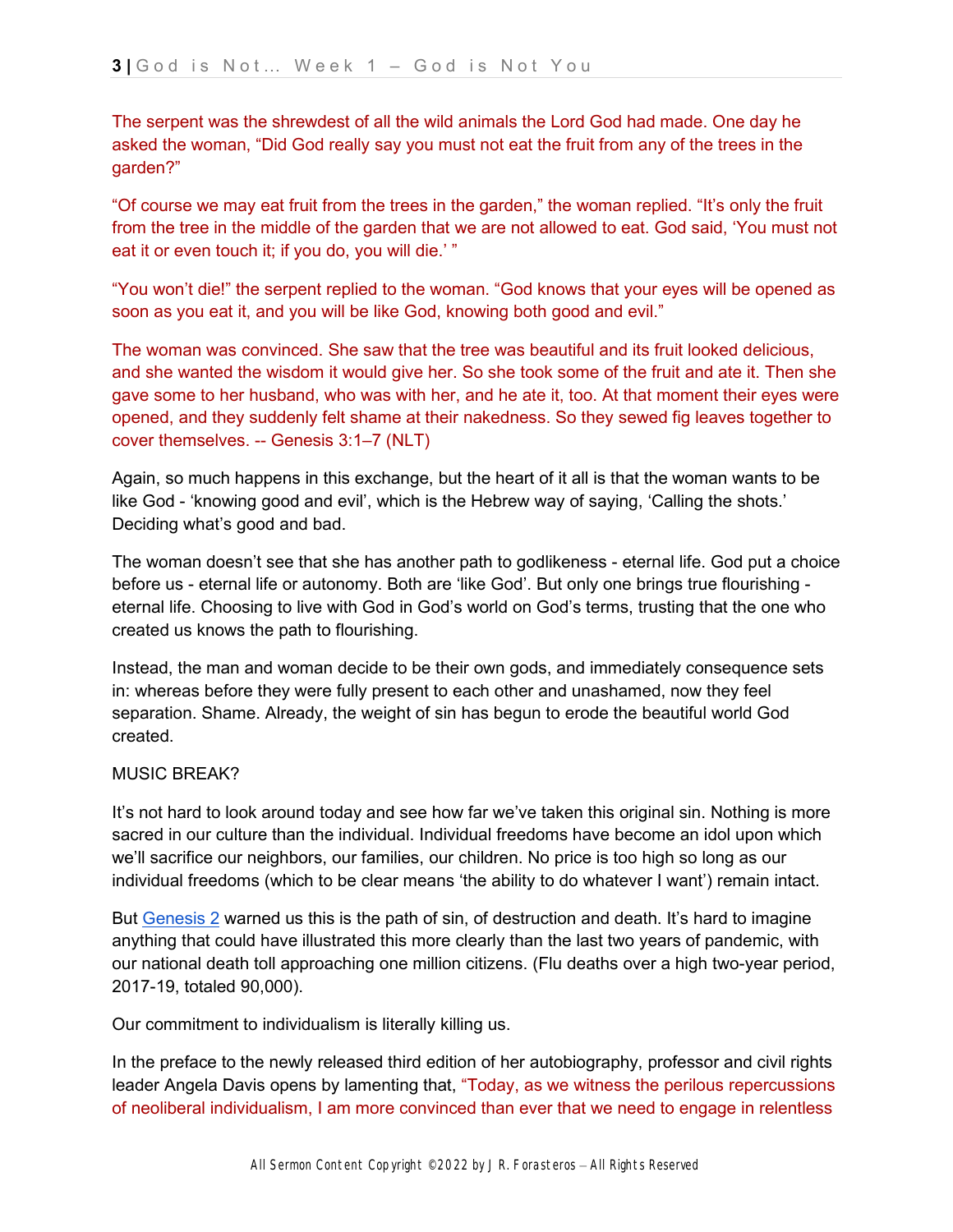critique of our centering of the individual. As was the case fifty years ago, I believe that if we fail to emphasize how our lives are precisely produced at the many junctions of the social and the individual, we fundamentally distort the ways we live and struggle in community with one another and with our nonhuman companions on this planet." — Angela Davis, *Angela Davis: An Autobiography, 3rd ed.*

Dr. Davis insists that we are not our own. We belong to one another and to the earth. I would add that we belong to God, and if we refuse to see that, then we are committing the same original sin of pride we see in [Genesis 3.](https://ref.ly/logosref/bible$2Bnlt.1.3)

How do we resist individualism? It begins with an acknowledgement - simple but not easy: I am not the center of the universe. The world does not revolve around me. My comfort and freedom are not the most important thing.

That's hard to think, isn't it? It's hard to *confess*, isn't it? (Confessing, by the way, means 'agreeing'. When we confess, we're agreeing with God that God's way is right and true.)

Admitting this opens a space for us to ask how others matter. And herein is a key:

Love enables us to put the Other first.

Most parents don't struggle to put your children first. Even though having a child significantly curtails your personal freedoms. Why not? Why do we so readily trade our personal liberties for our kids? Because we love them.

The same is true of romance. Long-term relationships require real sacrifice. We call marriage a 'ball and chain' - an ugly name for a beautiful sacrifice. When we *love* another person, we'll happily lay down many of our rights to be in relationship with the other person.

What God calls us to is expanding our capacity to love to the world around us. Can we give ourselves in love to the culture in which we live? To our political opponents? To those of a different faith or no faith? To the irksome coworker or micro-managing boss?

Can we imagine that *our* good is more important than *my* good?

How does our world change when Jesus people are no longer leading the crusade for 'my rights' and instead campaign for 'our collective good'?

Friends, we are not God. God is not me. God is not you. Neither of us has the wisdom to know what is truly good and right for ourselves, let alone for all humanity and for our world. Let us begin our Lenten journey toward the Cross by admitting that together, and by asking God to show us the way to life.

## **Communion + Examen**

Jesus invites us to set down our individual rights for a seat at his table with our community.